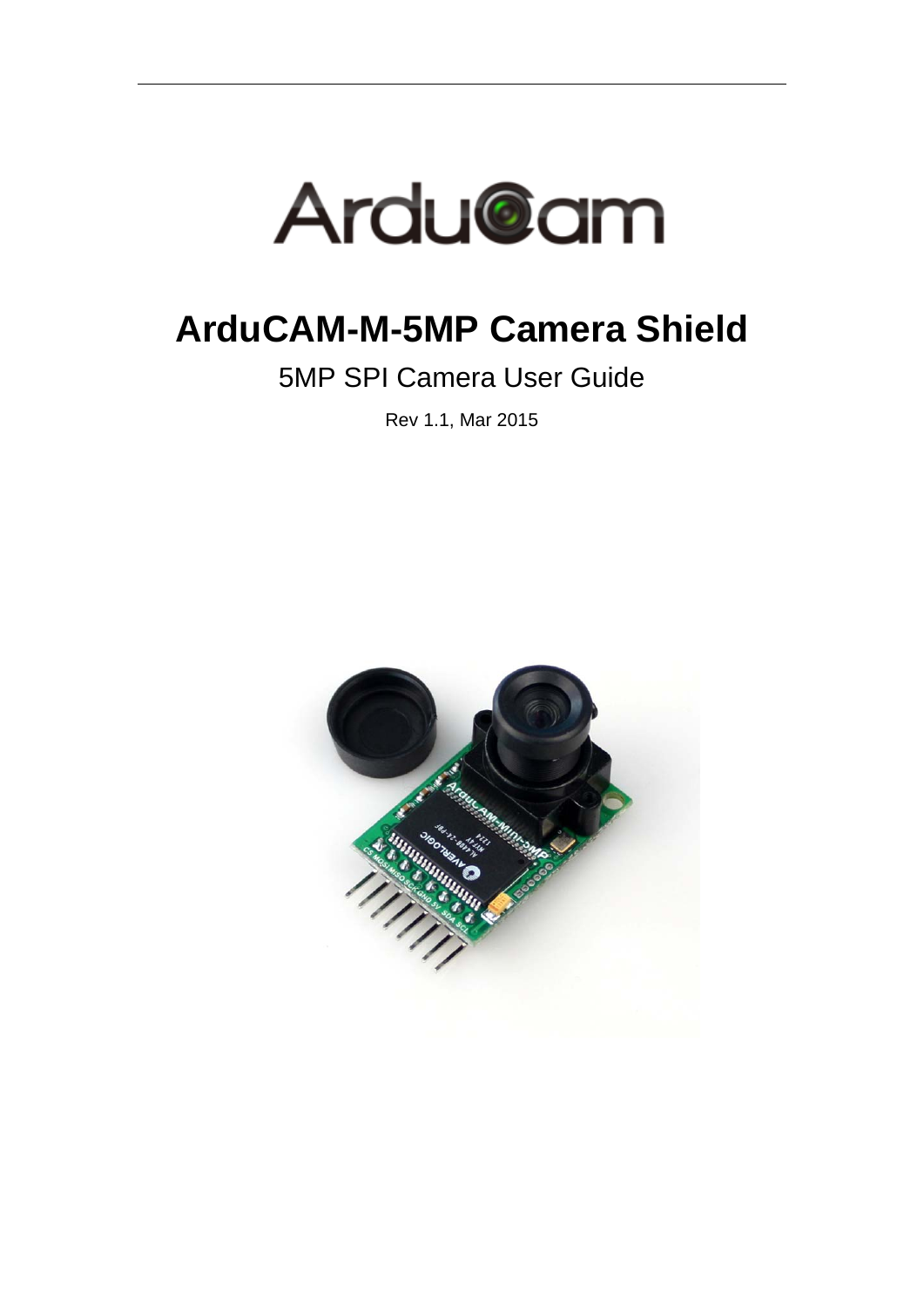

#### **Table of Contents**

| 2   |  |
|-----|--|
| 3   |  |
| 4   |  |
| 5   |  |
| 6   |  |
| 7   |  |
| 7.1 |  |
| 7.2 |  |
| 7.3 |  |
| 7.4 |  |
| 7.5 |  |
| 7.6 |  |
| 7.7 |  |
| 8   |  |
| 9   |  |
| 10  |  |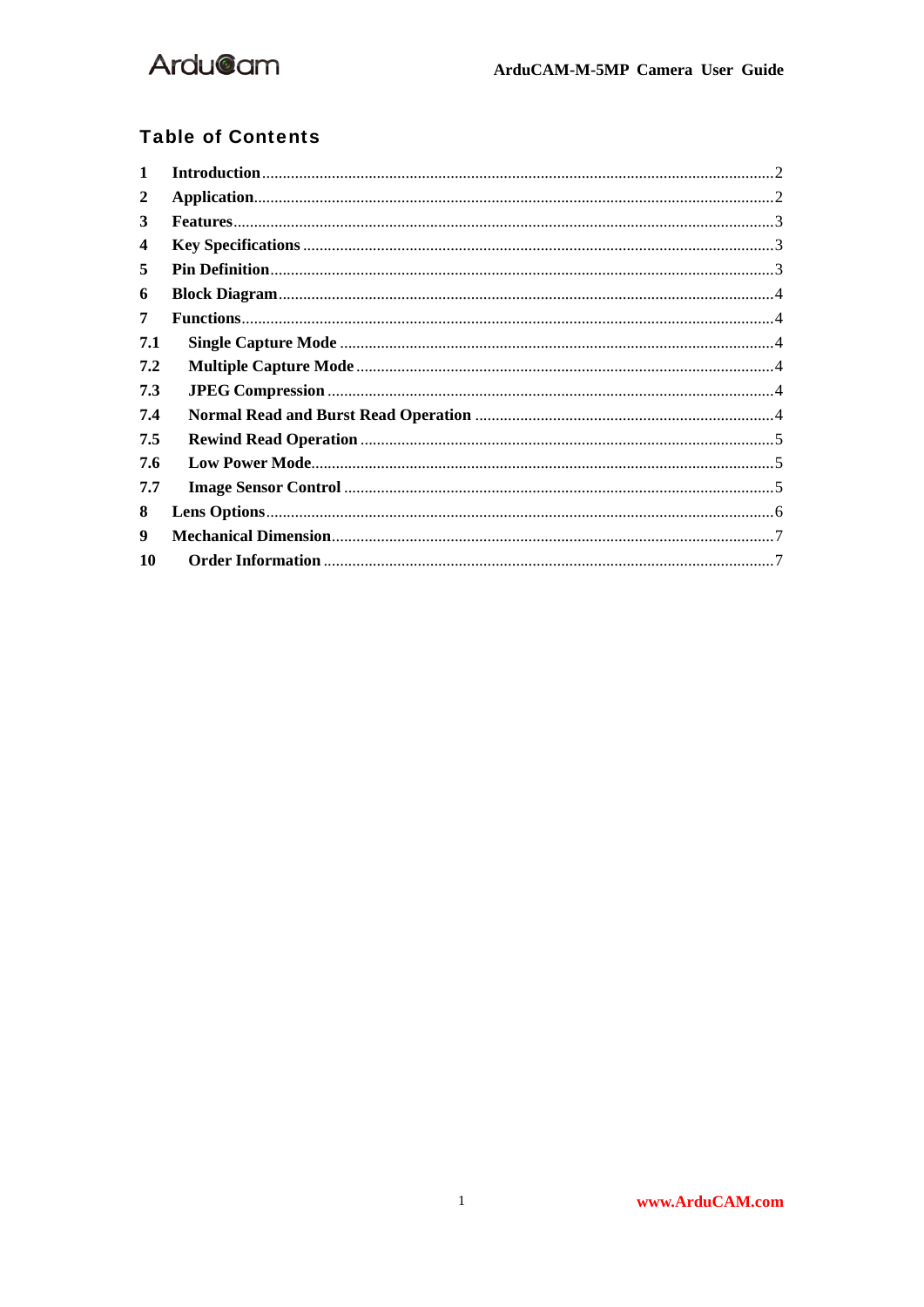# **1 Introduction**

ArduCAM-M-5MP is optimized version of ArduCAM shield Rev.C, and is a high definition 5MP SPI camera, which reduce the complexity of the camera control interface. It integrates 5MP CMOS image sensor OV5642, and provides miniature size, as well as the easy to use hardware interface and open source code library. The ArduCAM mini can be used in any platforms like Arduino, Raspberry Pi, Maple, Chipkit, Beaglebone black, as long as they have SPI and I2C interface and can be well mated with standard Arduino boards. ArduCAM mini not only offers the capability to add a camera interface which doesn't have in some low cost microcontrollers, but also provides the capability to add multiple cameras to a single microcontroller.



Figure 1 ArduCAM Mini Shield

# **2 Application**

- $\triangleright$  IoT cameras
- $\triangleright$  Robot cameras
- $\triangleright$  Wildlife cameras
- $\triangleright$  Other battery-powered products
- Can be used in MCU, Raspberry Pi, ARM, DSP, FPGA platforms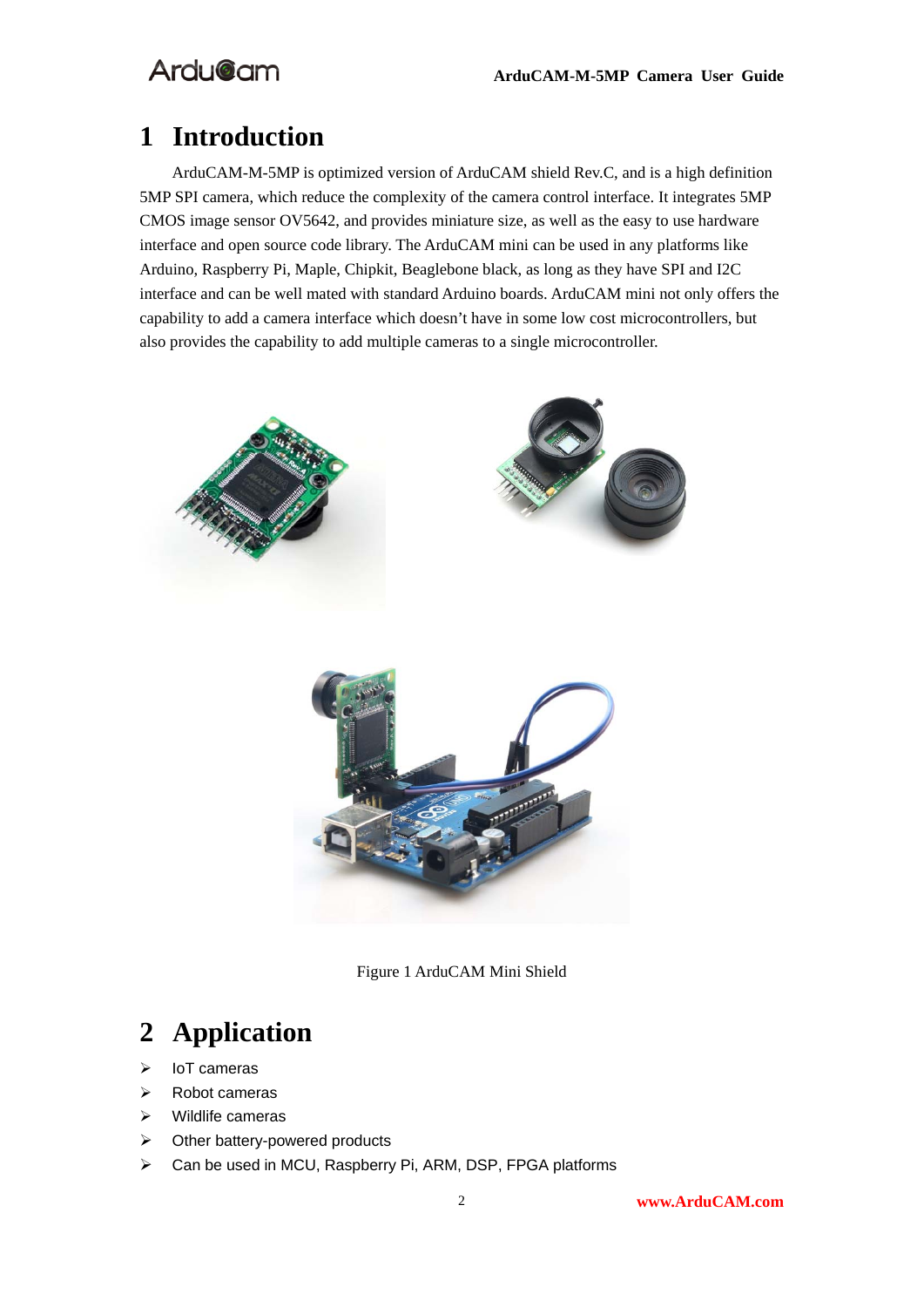### **3 Features**

- $\triangleright$  5MP image sensor OV5642
- $\triangleright$  M12 mount or CS mount lens holder with changeable lens options
- $\triangleright$  IR sensitive with proper lens combination
- > I2C interface for the sensor configuration
- SPI interface for camera commands and data stream
- $\triangleright$  All IO ports are 5V/3.3V tolerant
- $\triangleright$  Support JPEG compression mode, single and multiple shoot mode, one time capture multiple read operation, burst read operation, low power mode and etc.
- Well mated with standard Arduino boards
- Provide open source code library for Arduino, STM32, Chipkit, Raspberry Pi, BeagleBone Black
- $\triangleright$  Small form of factor

# **4 Key Specifications**

- **Power supply** Normal :5V/390mA Low power mode: 5V/20mA
- SPI speed: Max 8MHz **Resolution support:**
- 
- 
- 
- **■** Temperature:  $-10^{\circ}\text{C} \sim +55^{\circ}\text{C}$
- Active array size:  $2592x1944$
- Shutter: rolling shutter
- $\blacksquare$  Lens: 1/4 inch
- Frame buffer: 512KB 5MP, 1080p, 720p, VGA, QVGA
- Size: 34 x 24 mm **■** Format support: RAW, YUV, RGB, JPEG
- Weight:  $20g$  Pixel Size: 1.4 $\mu$ m x 1.4 $\mu$ m

Note:OV5642 sensor consumes too much current when working in full power, onboard LDOs can be very hot due to the high voltage drop. Recommend to enter low power mode after capture, or use lower input power voltage.

### **5 Pin Definition**

#### Table 1 ArduCAM-M-5MP Pin Definition

| Pin No.       | <b>PIN NAME</b> | <b>TYPE</b>    | <b>DESCRIPTION</b>                     |
|---------------|-----------------|----------------|----------------------------------------|
|               | СS              | Input          | SPI slave chip select input            |
| $\mathcal{P}$ | <b>MOSI</b>     | Input          | SPI master output slave input          |
| 3             | <b>MISO</b>     | Output         | SPI master input slave output          |
| 4             | <b>SCLK</b>     | Input          | SPI serial clock                       |
| 5             | <b>GND</b>      | Ground         | Power ground                           |
| 6             | $+5V$           | <b>POWER</b>   | 3.3V~5V Power supply                   |
|               | <b>SDA</b>      | Bi-directional | Two-Wire Serial Interface Data I/O     |
| 8             | SCL             | Input          | <b>Two-Wire Serial Interface Clock</b> |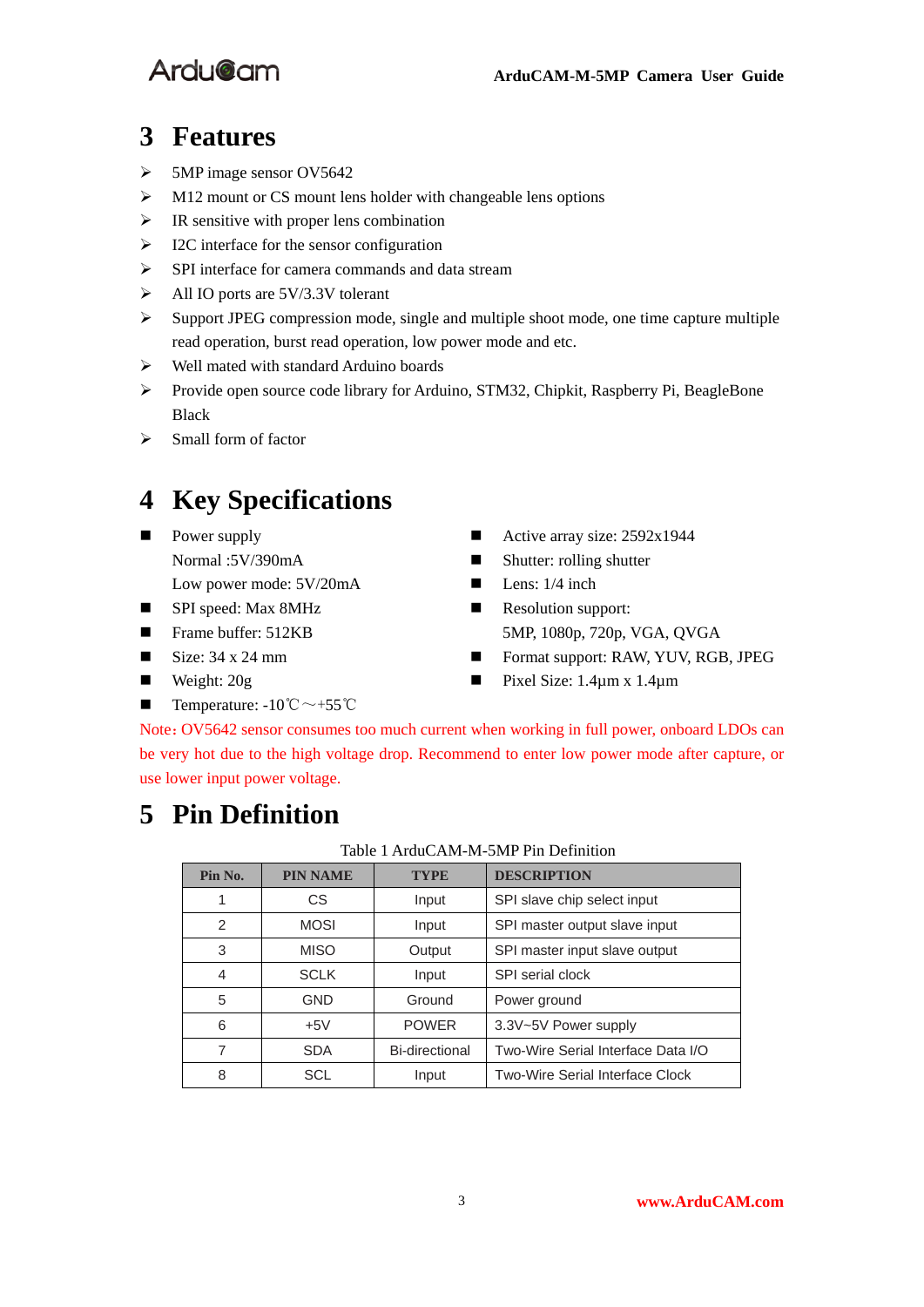### **6 Block Diagram**

Figure 2 shows the block diagram of ArduCAM mini shield which is composed by lens, image sensor and an ArduChip. The lens is changeable and can be mounted by S-mount (M12x0.5) or CS-mount lens holder. The image sensor is 5MP CMOS OV5642 from Omnivision. The ArduChip uses ArduCAM proprietary third generation camera controller technology which handles the complex camera, memory and user interface hardware timing and provides a user friendly SPI interface.



Figure 2 ArduCAM Mini Shield Block Diagram

### **7 Functions**

#### **7.1 Single Capture Mode**

Single capture mode is the default capture mode of the camera. After issuing a capture command via SPI port, the ArduCAM will wait for a new frame and buffer the one entire image data to the frame buffer, and then assert the completion flag bit in the register. User only needs to poll the flag bit from the register to check out if the capture is done.

#### **7.2 Multiple Capture Mode**

Multiple capture mode is advanced capture mode. By setting the number of frames in the capture register, the ArduCAM will capture consequent frames after issuing capture command. Note that number of frames should be set properly and make sure do not exceed the maximum memory space.

#### **7.3 JPEG Compression**

The JPEG compression function is implemented in the image sensor. With proper register settings to the sensor, user can get different resolution with JPEG image stream output. It is recommended to use JPEG output to get higher resolution than RGB mode, due to the limitation of frame buffer.

#### **7.4 Normal Read and Burst Read Operation**

Normal read operation reads each image data by sending a read command in one SPI read operation cycle. While burst read operation only need to send a read command then read multiple image data in one SPI read operation cycle. It is recommended to use burst read operation to get better throughput performance.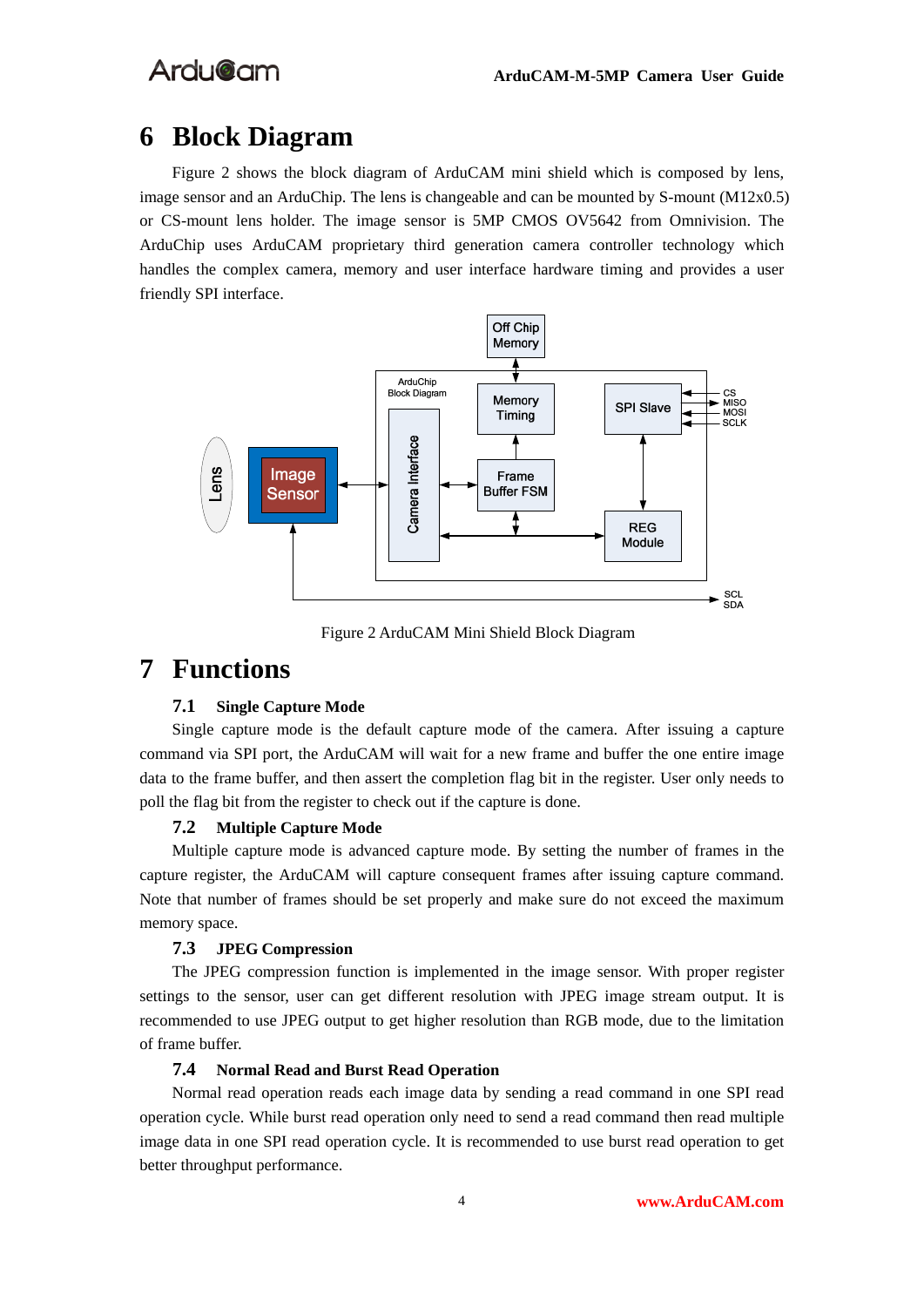#### **7.5 Rewind Read Operation**

Sometimes user wants to read the same frame of image data multiple times for processing, the rewind read operation is designed for this purpose. By resetting the read pointer to the beginning of the image data, user can read the same image data from the start point again.

#### **7.6 Low Power Mode**

Some battery power device need save power when in the idle status, the ArduCAM offers the low power mode to reduce power consumption, by shutdown the sensor and memory circuits.

#### **7.7 Image Sensor Control**

Image sensor control function is implemented in the image sensor. By setting proper set of register settings, user can control the exposure, white balance, brightness, contrast, color saturation and etc.

More technical information about ArduCAM mini shield, please read ArduCAM-M-5MP Hardware Application Note.pdf and ArduCAM-M-5MP Software Application Note.pdf for detail.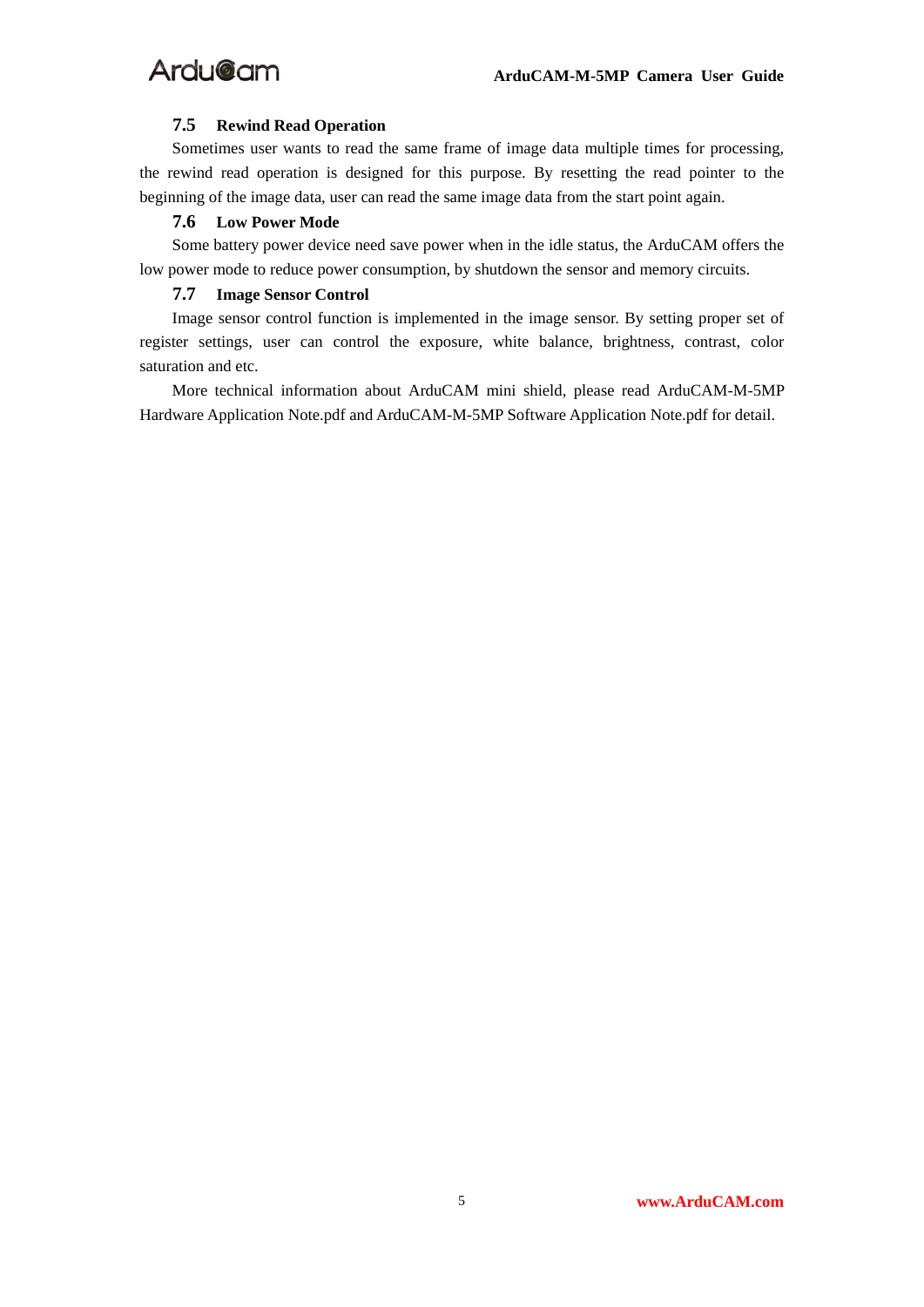## **8 Lens Options**

The ArduCAM-M-5MP camera shield is shipped with default LS-40136 (S mount) or LS-6018 (CS mount), lenses specification list as follows.

Please contact us  $\underline{admin@arducam.com}$  for more lens options.

#### **LS-40136 Lens Specification**

- A. Specification: LS-40136
	- 1. sensor size: 1/4"
	- 2. focal length(EFL): 3. 2 mm
	- 3. F/NO(infinition): 2. 0
	- 4. back focal length: 1.6 mm
	- 6. Field of view: Diagonal, 85°; Horzongtal, 63. 7°; Vertical, 70°; 7. Thread size: M12\*P0.5
	- 8. Element: 5E+IR



B. Layout

Figure 3 S Mount Lens Specification

#### **LS-6018 Lens Specification**



Technical parameters

| 型号<br>Model No.     | $LS-6018CS$ | 视场角<br>Field of View | 68°        |
|---------------------|-------------|----------------------|------------|
| 焦距<br>Focal Length  | 6. OMM      | 外型尺寸<br>Dimensions   | $Φ28*24.2$ |
| 通光口径<br>Aperture(F) | 1.4         | 近摄距离<br>M.O.D(m)     | 0.1        |
| 接口<br>Mount         | <b>CS</b>   | 净<br>重<br>Weight(q)  | 29.0       |
| 靶面尺寸<br>Format      | 1/2.7''     | 注<br>Remarks         | Metal      |



Figure 4 CS Mount Lens Specification